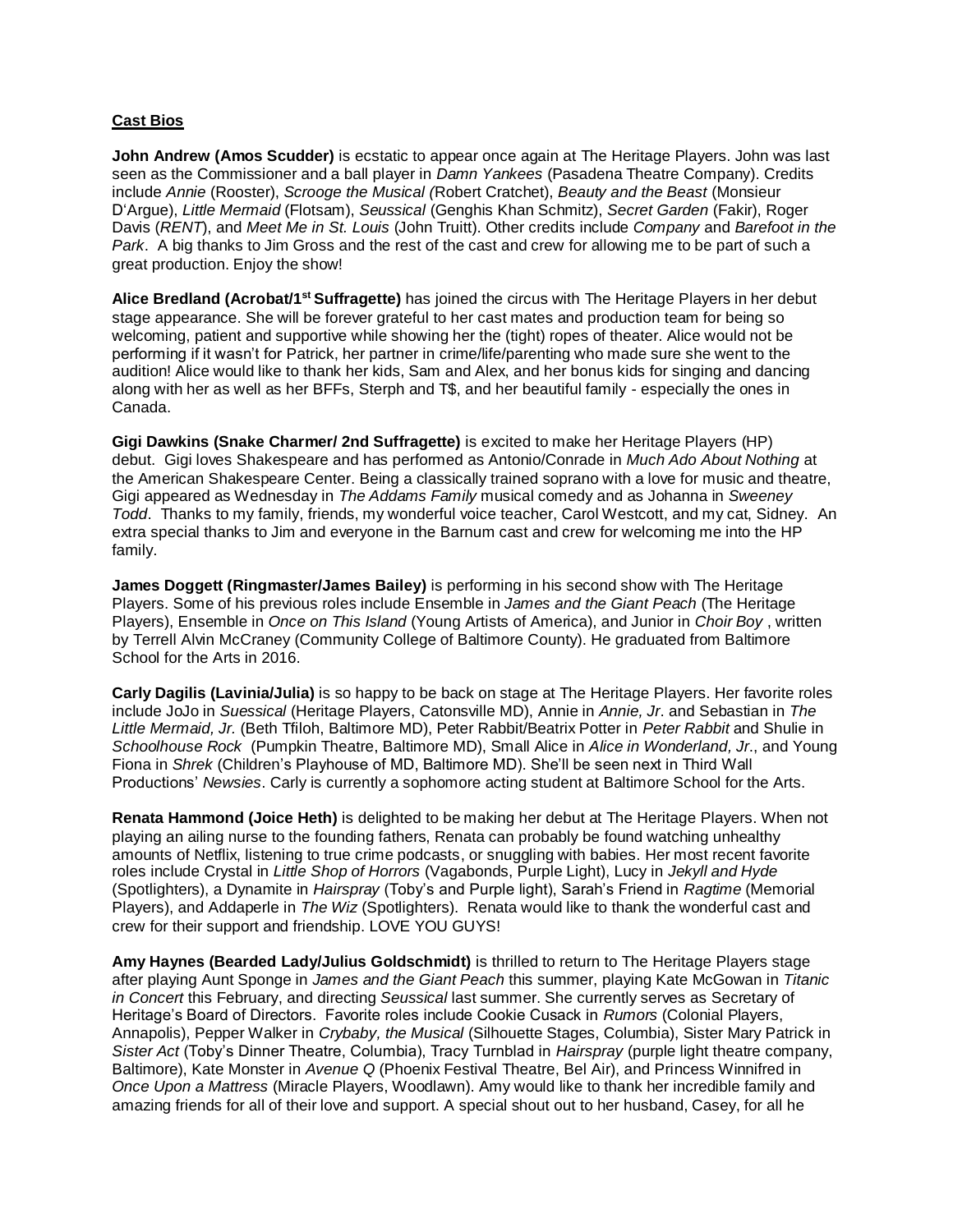does to keep her smiling. A final heartfelt thank you to the production team and cast for helping to make this so much fun. Enjoy the show!

**Megan Henderson (Happy Clown/Templeton)** is excited to be back with The Heritage Players! Previously seen as a Bird Girl in *Seussical.* Professional credits include: Maurice in *Madagascar,* Gilda in *The Happy Elf*, Thea in *Spring Awakening*, Princess Léonide u/s in *Triumph of Love* (Red Branch Theatre Company). Other: *Little Women* (Jo March), *Edges* (Woman 1). Megan holds a BFA in Musical Theatre from Seton Hill University. Thanks and love to the whole *Barnum* team!

**Elizabeth Tane Kanner (Mrs. Stratton/Strongwoman)** is thrilled to return to the stage with The Heritage Players, having last been on this stage as Domina in *A Funny Thing Happened on the Way to the Forum.* This summer she made her directorial debut with *James and the Giant Peach* (The Heritage Players (HP), Catonsville MD). She currently serves as HP's Artistic Director. Some of her favorite roles include Madame de la Grande Bouche in *Beauty and the Beast* (Charm City Players, Baltimore MD), Jack's Mother in *Into the Woods* (Memorial Players, Baltimore and Reisterstown Theatre Project, Reisterstown MD), and Miss Andrew in *Mary Poppins* (September Song, Westminster MD). Much love to the cast and crew, and especially her mom and husband for all their support! Hi peachlings!!

**Joey B. Light (Sad Clown/Morrisey)** is appearing in his second production with The Heritage Players. Joey hass performed with operatic companies, masterworks chorales, and theatrical productions in the Western Panhandle of Maryland, as well as in both Baltimore and Anne Arundel counties. He has been cast as Aldolfo Pirelli in three productions of *Sweeney Todd* and comedic roles such as Hysterium and Grumio (Robinwood Players, Hagerstown MD), as well as a member of the opera choruses of both the Hub Opera and Maryland Concert Opera Companies. Joey wishes to extend this gratitude to the production team of *Barnum*, the teachers who have shaped his talent as a vocalist, his family, and his best friend and husband, Dave.

**Jamie Nash (Juggler/Amos Scudder U/S)** is thrilled to be making his Heritage Players debut. He's appeared in musicals for the St. Mark's Markees, worked Murder Mystery Trains for Otter Productions and was once a Comedy-Juggler for the Baltimore Orioles. Away from the stage, Jamie is a screenwriter specializing in horror films (V/H/S/2, The Night Watchmen, Exists) and family films for Nickelodeon (Santa Hunters and Tiny Christmas). He also teaches film/screenwriting at MICA. He'd like to thank the cast and crew for being so welcoming and Amy, Luke and Buddy for letting him runaway and join the Circus.

**Kyle Press (Wilton)** is excited to perform in his first-ever stage production. Past credits include running the soundboard for *Sleeping Beauty* (Heritage Players, Catonsville MD) and *25th Annual Putnam County Spelling Bee* (Heritage Players, Catonsville MD). I would like to thank Robin Trenner for introducing me to this wonderful theater company and for putting a good word in for me. I would also like to thank Jim Gross for taking a chance on someone that has never done theater before and also the cast, stage managers, and choreographer for being patient with me and showing me the ropes. I would like to thank my voice teacher, Janice Jackson, for giving me the tools necessary to sing this score and all of the music, theater, and acting classes I have taken in the past. Lastly, I would like to thank my parents for continually supporting me through everything that I do.

**Kelly Rardon (Jenny Lind)** is delighted return to The Heritage Players after appearing in *Sweet Charity* and *Titanic: In Concert* earlier this year. Favorite past roles include Mary Aldin in *Towards Zero* (Cockpit), Louise/Eve in *Ruthless!* (DCT), Gloria in *Thoroughly Modern Millie* (Cockpit), Ann Collier in *The 1940s Radio Hour* (Silhouette Stages), Marian Paroo in *The Music Man* (RTP), and Philia in *A Funny Thing Happened On the Way to the Forum* (PFT). A lifelong theater kid, Kelly is thrilled to escape the fast-paced world of marketing to lose herself in the fun and flash of the circus! Special thanks to Jim for sharing his vision and passion for this show!

**Kamryn Polastre Scott (Mr. Stratton)** was born in Virginia and raised in Baltimore, Maryland. He graduated from Goucher College with a degree in Psychology and a Music minor and earned his Masters in General Psychology from Caplan University. He has sung opera for 4 years and previously was part of the ensemble for *Sweet Charity* at The Heritage Players. His next upcoming performance in the spring will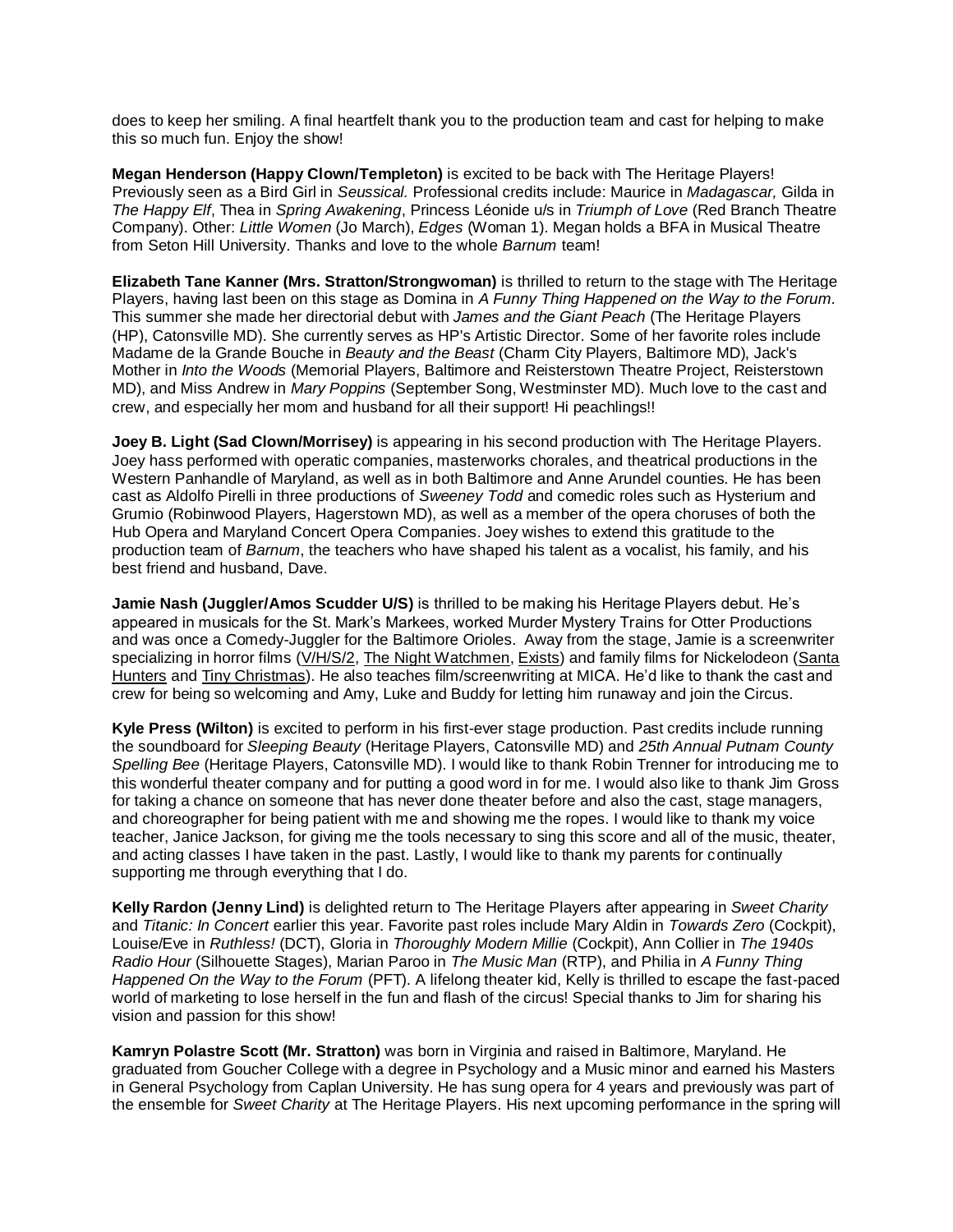be in *Sweeny Todd* at The Heritage Players. He's so blessed to be a part of the ensemble for Barnum and can't wait to be a part of other musical productions in the future!

**Alexander Grillasca Velasco (General Tom Thumb)** is thrilled to be back at another show at The Heritage Players! Alexander's favorite roles include Maurice in *Beauty and the Beast* (GBHS Theater Company, Glen Burnie, MD), East and Dave in *Almost, Maine* (GBHS Theater Company), and an ensemble member in *James in the Giant Peach* (The Heritage Players, Catonsville, MD). Alex would like to say thank you to Sami, Anna, and his family for everything they've done, as well as give Kathy Wenerick-Bell a shout-out for introducing him to this company.

**Rachel Weir (Charity Barnum)** is ecstatic to appear once again at The Heritage Players. Rachel's favorite roles include Irene Molloy in *Hello Dolly* (Liberty Showcase Theatre, Reisterstown, MD), Ulla in *The Producers* (Silhouette Stages, Columbia MD), and Rona in *The 25th Annual Putnam County Spelling Bee* (Heritage Players, Catonsville MD). Offstage, Rachel is a long distance runner and homeschooling mom to four amazing boys. Special love and thanks to her favorite leading men: Caleb, Nicky, Jackson, and Ben.

**Matt Wetzel (PT Barnum)** is thrilled to be premiering in his first Heritage Players productions! While Matt is no stranger to the local theatre scene, he's delighted to finally be performing on this stage. Previous roles include Igor in *Young Frankenstein* and Emmett Forrest in *Legally Blonde* (Silhouette Stages), Seymour Krelborn in *Little Shop of Horrors* (Purple Light Theatre) and Man 2/Reggie in *First Date*  (Spotlighters Theatre). It's actually been several months since Matt last performed on stage, and he's happy to break that streak! Matt would like to thank the entire cast and production staff who have all been absolutely wonderful throughout this process. He would also like to thank his fiancée Lindsey for everything she does. Seriously, she's amazing. Like... wow. In fact, if you can, go check out her latest performance as Daisy Hilton in another show about freaks and circus folks, *Side Show,* at Dundalk Community Theatre this November. He is so lucky to have her as his other half (even if she is currently stuck to someone else's hip.)

**Chip Willett (Chester Lyman)** is excited to do his first show with The Heritage Players. He has been auditioning for years and somehow this one all worked out. I love my cast mates and want to thank Jim for giving me the opportunity to get my foot in door. In the daytime, Chip can be found cooking at Google. Sit back and enjoy the show.

**Wiggly Boi (Snake)** aspires to be the first reptile to win a Tony Award. Thanks to Jim for casting me in my Heritage Players debut! Note: Please be considerate and watch where you walk tonight. I'm under contract for multiple performances and don't want to get squished. Thank you!

## **Production Team Bios**

**Kelly Alt (Choreographer)** graduated from East Carolina University with a Dance Performance degree in 2010. Since graduating, she has been performing and choreographing for the Collecitve, a Baltimorebased dance company. She has also been teaching dance at The Chatsworth School for the past 5 years. Kelly choreographed *Seussical: the Musical* last season for The Heritage Players and hopes everyone will want to join the circus after seeing *Barnum*.

**Amy Bell (Assistant Costumer)** is really excited to have been able to help costume everyone in The Heritage Players' production of *Barnum*. Amy's previous costuming credits include assisting on *Big Fish* (Silhouette Stages, Columbia MD) and *The Rocky Horror Show* (Spotlighters Theatre, Baltimore, MD). When not working on or off stage in theater, Amy can be found creating Halloween costumes and cosplay. She would like to thank the whole production team for being so great to work with.

**Stuart Dawkins (Light Board Operator)** is making his backstage debut with The Heritage Players. His training in technical production and theatre management includes work with the Arena Stage in Washington, DC, the Pittsburgh Public Theatre, WQED Public TV, several summers with Totempole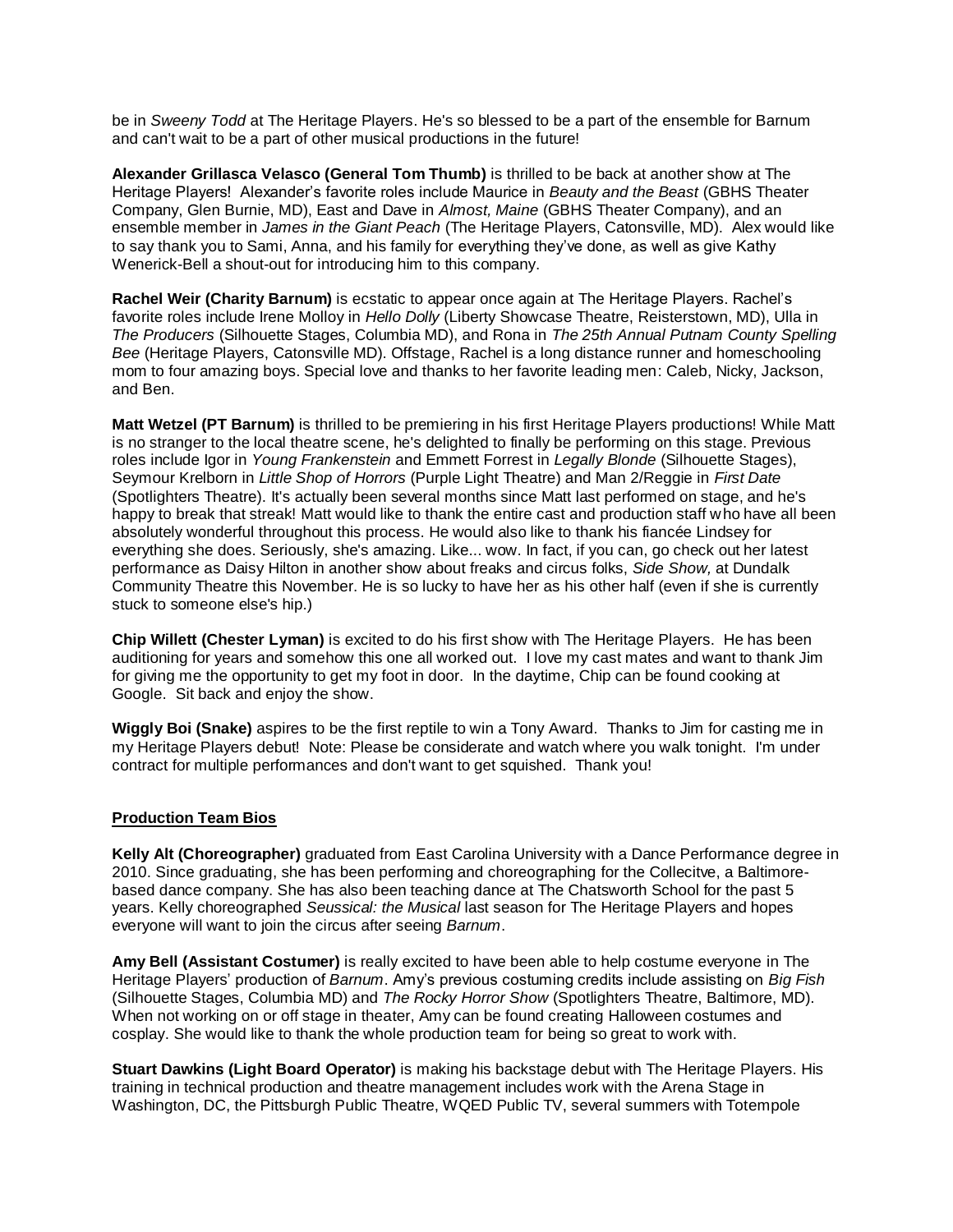Playhouse, Baltimore Opera, American Shakespeare Center, and September Song to name a few. He has also worked in many facilities in the mid-Atlantic region doing lighting and curtain installations, renovations, and creating performance spaces and studios.

**Jim Gross (Director)** is thrilled to be making his directorial debut with this wonderful show. Before trying his hand at directing you may have seen him as Galahad et al. in *Spamalot* and Trekkie Monster in *Avenue Q* (Silhouette Stages, Columbia MD), Harold Hill in *The Music Man* and Mr. Banks in *Mary Poppins* (September Song, Westminster MD), Horton the Elephant in *Seussical* and Miles Gloriosus in *A Funny Thing Happened On The Way To The Forum* (Heritage Players, Catonsville MD) and Actor 4 in *Das Barbecü* and The Waiter in *First Date* (The Audrey Herman Spotlighters Theater, Baltimore MD). Jim is currently the Vice President of Heritage Players and is a mild mannered Quality Manager by day. Much love to His amazing and understanding family for all of their support!

**Kendra Harris (Lighting Designer)** has been in the business for over 20 years. Was a resident designer for Las Vegas Little Theatre. Some favorite productions include *Avenue Q, Fargot North, Come back to the five and dime, Jimmy Dean*. Also has done freelance DCMS productions in LA for *Little Shop of Horrors*. Currently working for Rhino DC as a stage hand, spot op, stage manager and electrician. Also working for the Onley Theatre as an electrician. She attended PCPA for techincal theatre. She is pleased to thank Heritage for letting her be a part of their team. Excited for her first design in Maryland.

**Lynn Kellner (Costumer)** is so excited to be working on a Heritage Players production for the first time. Previous costuming roles include costume design and/or development for *Les Mis* (2017) and *Joseph and the Amazing Technicolor Dreamcoat* (2016) (Arundel High School, Odenton, MD), seamstress at Toby's Dinner Theatre (2016-2017), costume design and/or development *Little Mermaid*, *Music Man* and *Shrek* (2014-2016) (Charm City Players, Baltimore, MD) and *Into the Looking Glass* and *High School Musical* (2014-2015, Laurel Mill Playhouse, Laurel MD). I would especially like thank Jim Gross for making this an amazing experience and the cast for making this a fantastic show! I'd also like to thank God for giving me the love and ability to do costumes and my family for the incredible show of support you have given me during all these years.

**Katy Kennedy (Make-Up Designer)** is a freelance make-up artist and small business owner of Shadow Hues, including the use of custom-made eyeshadows. With over 15 years of experience in theatrical, beauty, Special FX, and editorial make up, Katy will create any make-up look needed. Some of Katy's theatrical make-up work includes: AACC's Moonlight Troopers: *Peter Pan* (2002), *A Raisin' in the Sun* (2003), *42nd Street* (2003); How Do You Like Me Now Productions: *Heathers the Musical* (2017); and The Heritage Players, Inc.: *Barnum the Circus Musical* (2018). Thank you to my family and friends for the amazing support and the cast and crew of *Barnum* for bringing out the most creative side of me.

**Kathy McCrory (Co- Stage Manager)** is pleased to be back at her home theatre. Kathy has been stage managing in the Baltimore area for 20years or more. There are too many shows to count, but a couple of the recent ones are *Heathers, The Rocky Horror Picture Show, and Laughter on the 23rd Floor, and Titanic the Concert Version,* to name a few. It has been a pleasure working for a wonderful and talented cast and crew. She wants to thank her husband for putting up with her crazy hours and meals. To the cast, Kathy would like to say the "Circus must go on!!" Have fun out there everyone!!

**Megan Millane (Co-Stage Manager)** is excited to be working backstage once again here at The Heritage Players. She enjoys being stage manager, running crew, light board operator, and follow spot operator at several theaters around the Baltimore area, including The Heritage Players (Catonsville), Dundalk Community Theatre (CCBC Dundalk, Board Member), Spotlighters Theatre (Baltimore), Vagabond Players (Fells Point), and Silhouette Stages (Columbia). Up next, you will find her up in the catwalks running follow spot for DCT's fall musical, *Side Show.* Much love and thanks to Jim (nice job, dude!), Kathy, and this awesome and talented cast and crew!

**Megan Mostow (Properties)** is excited to take on the production role of Props Mistress for The Heritage Players' (HP) production of *Barnum*! Previous HP credits include Gertrude McFuzz in *Seussical the Musical*, Helene in *Sweet Charity*, and Spider in *James and the Giant Peach*. Megan is currently on